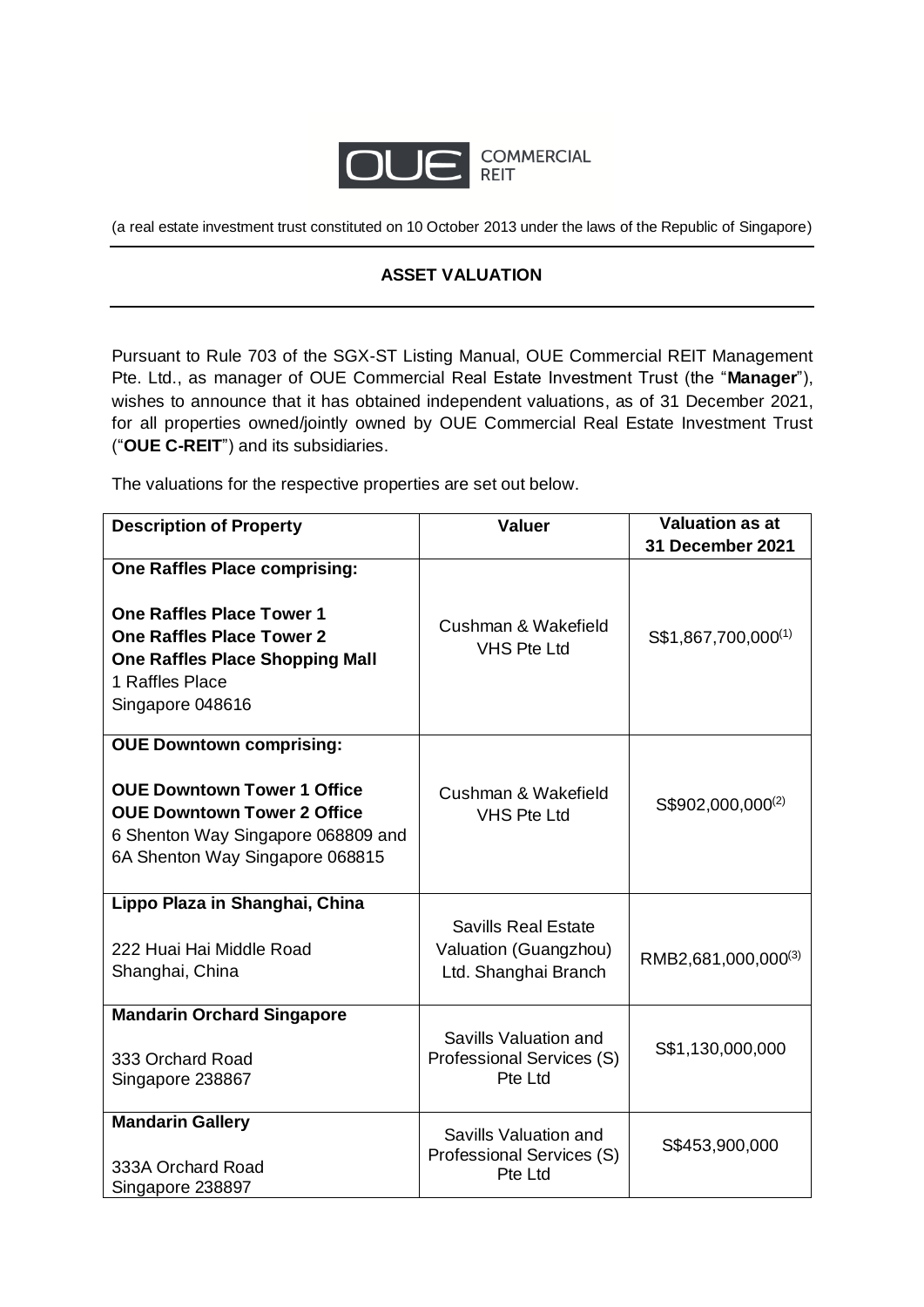| <b>Description of Property</b>                                                                                                                                  | <b>Valuer</b>                                                 | <b>Valuation as at</b><br><b>31 December 2021</b> |
|-----------------------------------------------------------------------------------------------------------------------------------------------------------------|---------------------------------------------------------------|---------------------------------------------------|
| <b>Crowne Plaza Changi Airport</b><br>75 Airport Boulevard<br>Singapore 819664                                                                                  | Savills Valuation and<br>Professional Services (S)<br>Pte Ltd | S\$455,200,000                                    |
| <b>OUE Bayfront comprising:</b><br><b>OUE Bayfront</b><br><b>OUE Tower</b><br><b>OUE Link</b><br>50, 60 & 62 Collyer Quay<br>Singapore 049321 / 049322 / 049325 | Savills Valuation and<br>Professional Services (S)<br>Pte Ltd | S\$1,270,000,000 <sup>(4)</sup>                   |

Footnotes:

(1) Based on OUB Centre Limited's 81.54% interest in One Raffles Place. OUE C-REIT has a 83.33% indirect interest in OUB Centre Limited

(2) Based on OUE C-REIT's ownership in the office components of OUE Downtown, comprising Strata Lot U4628V and Strata Lot U4629P

(3) Based on OUE C-REIT's 91.2% ownership of Lippo Plaza

(4) OUE C-REIT's 50% interest in OUE Bayfront held through BPH PropCo LLP amounts to S\$635,000,000.

The valuation reports for the above properties are available for inspection at the Manager's registered office at 333 Orchard Road, #33-01, Singapore 238867 during normal business hours for a period of three months from the date of this announcement. Prior appointment would be appreciated.

By Order of the Board Kelvin Chua Company Secretary

## **OUE Commercial REIT Management Pte. Ltd.**

(Registration Number: 201327018E) (as manager of OUE Commercial Real Estate Investment Trust)

16 February 2022